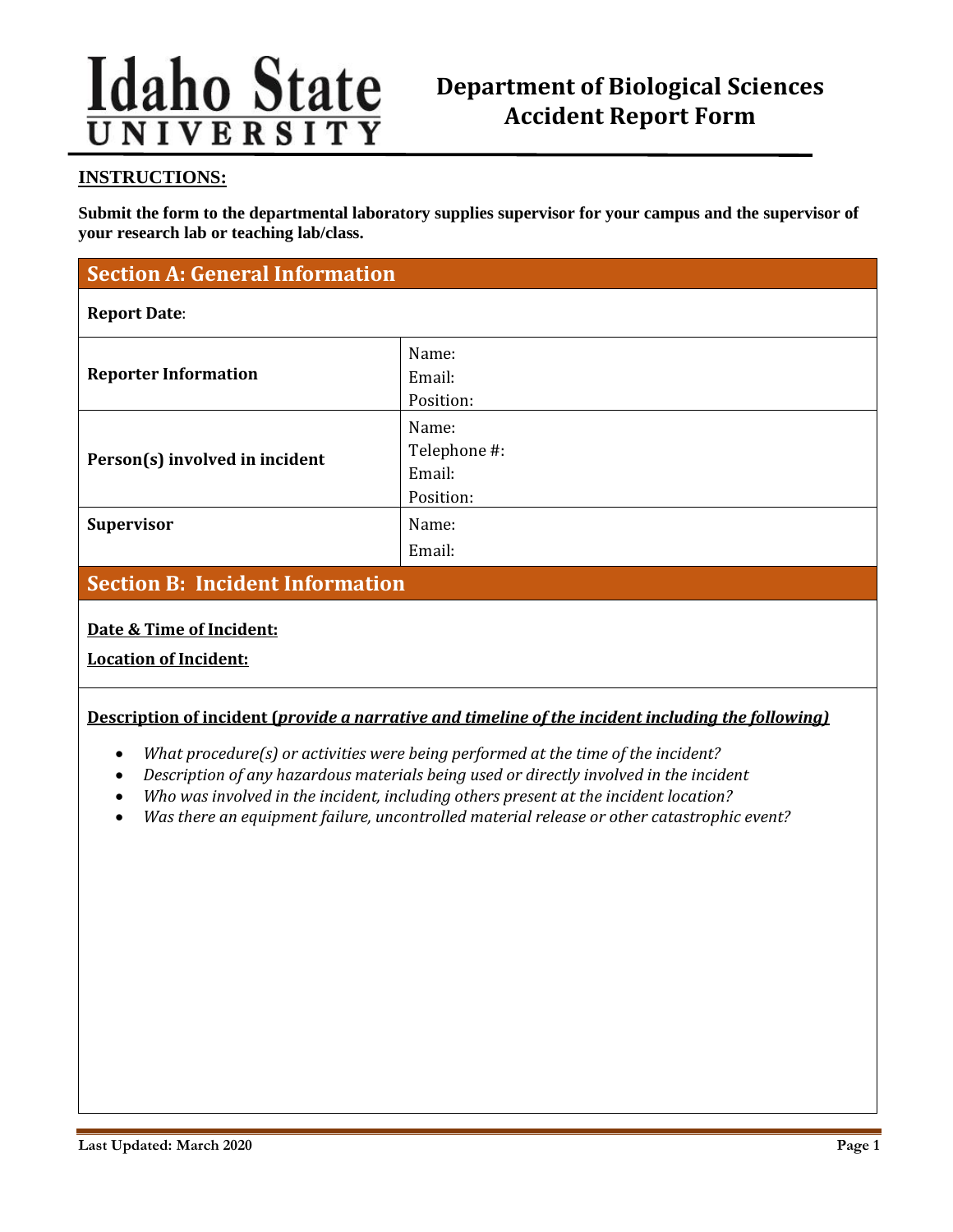# **Idaho State** UNIVERSITY

# **Department of Biological Sciences Accident Report Form**

#### **Description of emergency response**

- *Describe the emergency procedure implemented during the incident, including a timeline*
- *Immediate actions taken to mitigate injury, property damage and/or environmental consequence*
- *Emergency personnel contacted and their phone numbers (e.g. EHS, ambulance, police, fire)*
- *Emergency personnel who responded to the incident and information provided to them*

# **Section C: Hazardous Materials, Equipment or Experimental Procedure Information.** *If not applicable, proceed to Section D.*

**Nature of the incident** *(Check all that apply and describe in the blank space)*

| $\Box$ Injury               | Describe: |
|-----------------------------|-----------|
| $\Box$ Exposure             | Describe: |
| $\Box$ Property Damage      | Describe: |
| $\Box$ Spill                | Describe: |
| $\square$ Equipment Failure | Describe: |
| $\Box$ Other                | Describe: |

## **Type of hazard involved in the incident** *(Check all that apply and list the hazard in the blank space)*

| $\Box$ Chemical   | List Hazard: |
|-------------------|--------------|
| $\Box$ Physical   | List Hazard: |
| $\Box$ Biological | List Hazard: |
| $\Box$ Other      | List Hazard: |

# **If incident resulted in personnel injury, illness or exposure to a hazardous material provide the following information:**

Description of the personal protective equipment in use at the time of the incident.